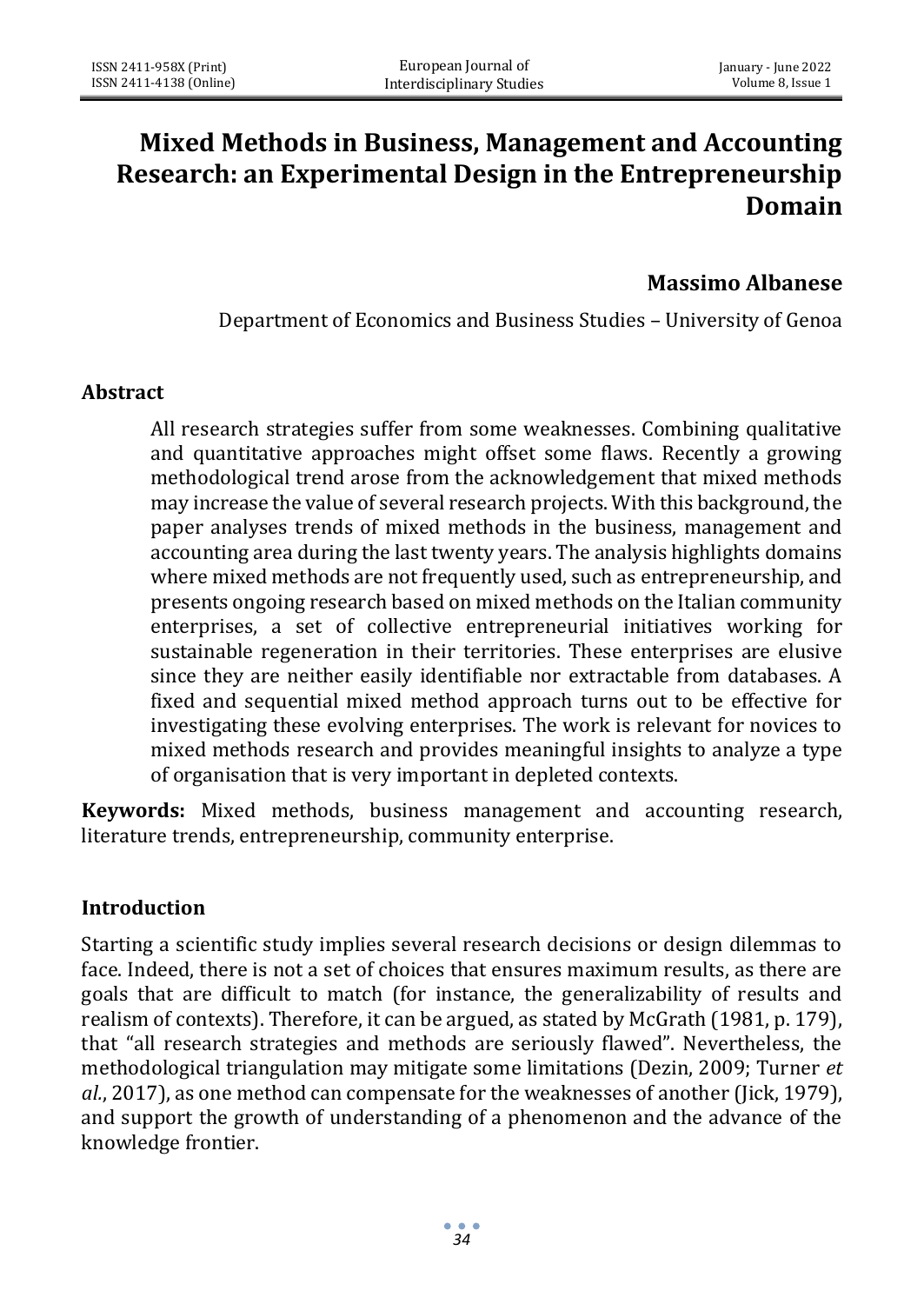However, it is worth saying that mixed methods are not a solution to all problems. Echoing the words of Johnson and Onwuegbuzie (2004, p. 17), it is important to remember that: "In some situations the qualitative approach will be more appropriate; in other situations, the quantitative approach will be more appropriate. In many situations, researchers can put together insights and procedures from both approaches to produce a superior product".

In other words, although some weaknesses cannot be completely overcome, when the combination of different methods in a study is performed effectively, new avenues for knowledge creation arise (Hurmerinta-Peltomäki *et al.*, 2006).

This is a reason why mixed methods have achieved a certain success in several fields, such as organisational science (Molina-Azorin *et al.*, 2017), to the extent that they have been recognised as "the third major research approach or research paradigm" (Johnson *et al.*, 2007, p. 112). However, there are still fields or areas of research where they are taking hold more slowly. In this perspective, the study addresses the following question: do mixed methods represent an emerging methodology in business, management and accounting research? In this vein, to promote their use, the paper illustrates the design of ongoing research concerning Italian community enterprises, which adopts the mixed methods approach to address some specific research complexities.

To this end, the paper is organised as follows. The next section offers background information on the mixed methods approach and a brief description of the community enterprise concept together with some elements characterizing Italian community enterprises. The following section depicts the methodology adopted to analyse the mixed methods research in the investigated areas. In addition, this section provides some information on the methodological features concerning the application case. Then, the paper describes the results of the analysis and presents how the mixed methods approach has been fruitfully used in the application case. Finally, the discussion section proposes some reflections on the literature trends, and the conclusions section illustrates some future issues and limitations of the work.

Mixed methods: literature backgrounds

For many years, researchers have integrated qualitative and quantitative methodologies, but until the 1980s there was no conceptualisation of this way of doing research (Bryman, 1988). Subsequently, mixed methods gained more recognition and were frequently adopted, at least in certain research areas, such as education, health science, sociology (Denscombe, 2008; Molina-Azorin *et al.*, 2017).

For those new to the subject, it is relevant to distinguish between multi-methods and mixed methods, since the former approach concerns the use of either multiple quantitative methods or multiple qualitative methods in the same study, while the latter involves – as indicated in the research methods map proposed by Sage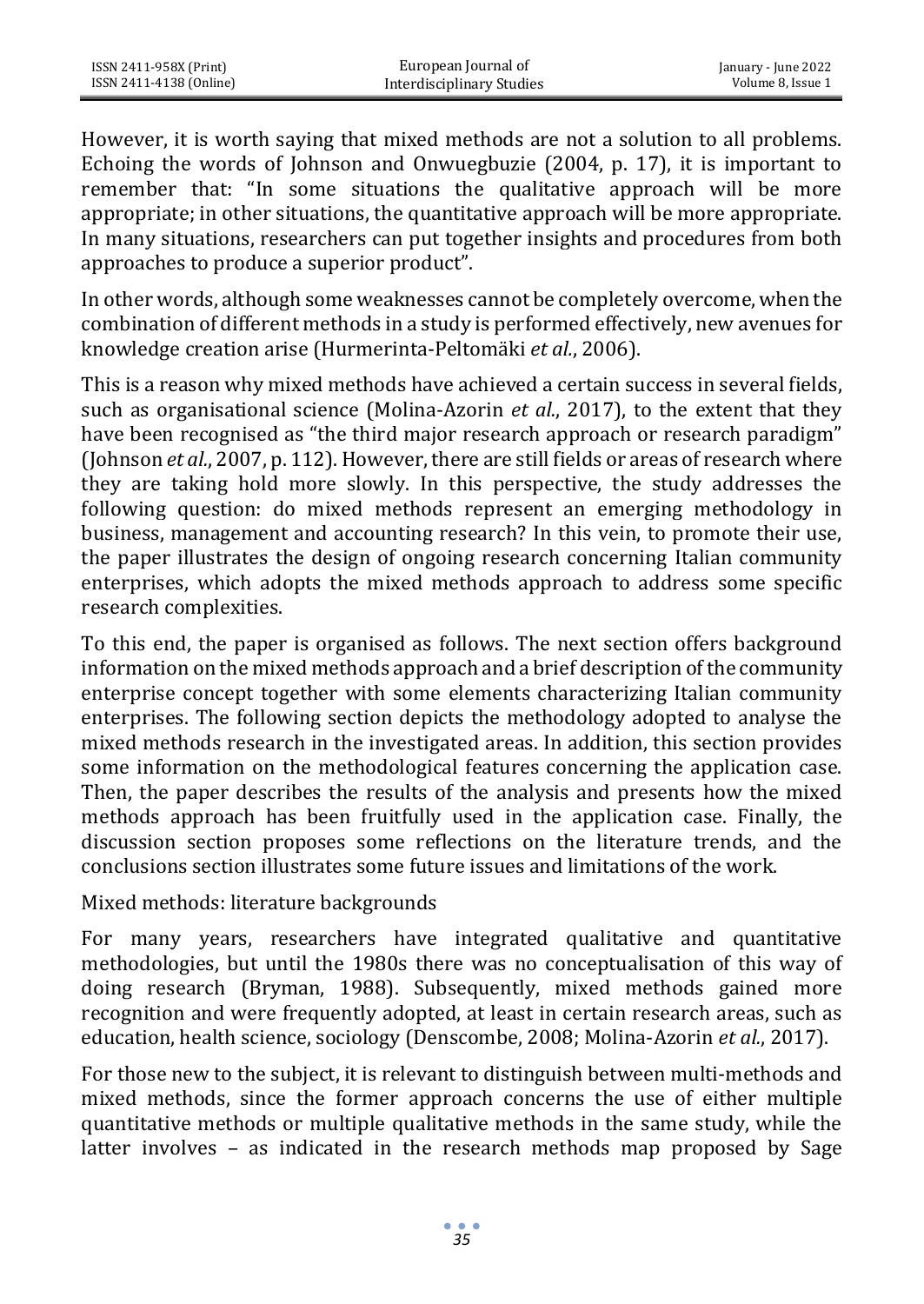Publications<sup>1</sup> - to mix that crosses the quantitative and qualitative boundary in inquiries by combining two or more methods within given research.

However, adopting mixed methods is not so easy and may present obstacles because, as Mason (2006) pointed out, it requires thinking outside the box. In practice, researchers may face perceptual and epistemological obstacles (Tunarosa and Glynn, 2017). From this point of view, as highlighted in Howe (1988), who endorses the compatibility thesis, some authors (see for instance Smith, 1983; Smith and Heshusius, 1986) think that the compatibility between qualitative and quantitative methods is unlikely. Indeed, these methodological approaches have different goals and use different techniques. Theory testing is usually the primary objective of a quantitative study (Dezin and Lincoln, 2005) and, in this perspective, it analyses hypotheses deductively, operationalizes (independent and dependent) variables, gathers data by trying to reach a representative sample and demonstrates statistical significance. Whereas, theory building is typically the goal of a qualitative study. In this type of study, the adopted approach is inductive and the analysis is developed on archival data or data collected through interviews, case studies and other field research methods. In addition, there are divergences from an epistemological point of view, as quantitative studies tend to refer to the positivist paradigm, whereas qualitative studies embrace the interpretivist paradigm; therefore, these studies have discordant postures and this implies differences in the way of knowing and in research questions. These features represented obstacles to methods integration, even if many authors considered it positively (Cresweel *et al.*, 2003).

In the first attempts, the combination of two different types of methods resulted from a hierarchy of them, as authors considered one type of method as an extra part with a completing function. For example, several quantitative studies employed qualitative analyses to provide detailed information about the context of reference. This practice cannot be considered as an effective integration if anything a *collage* of methods, so much so that the subordination of the qualitative method to the quantitative method has met with some criticism (see, for instance, Jick, 1979).

As noted in the introduction, some situations and motivations suggest the adoption of mixed methods. Green *et al.* (1989) provided a non-exhaustive list of non-mutually exclusive cases aiming at the following purposes:

the identification of convergences and for confirmatory goals (triangulation),

the use of the results of one method for the description and interpretation of the results achieved through the other (complementarity),

the identification of contradictions to refine or even to reframe theory (initiation),

<sup>1</sup> The map is available at the following link[: https://methods.sagepub.com/methods-map.](https://methods.sagepub.com/methods-map)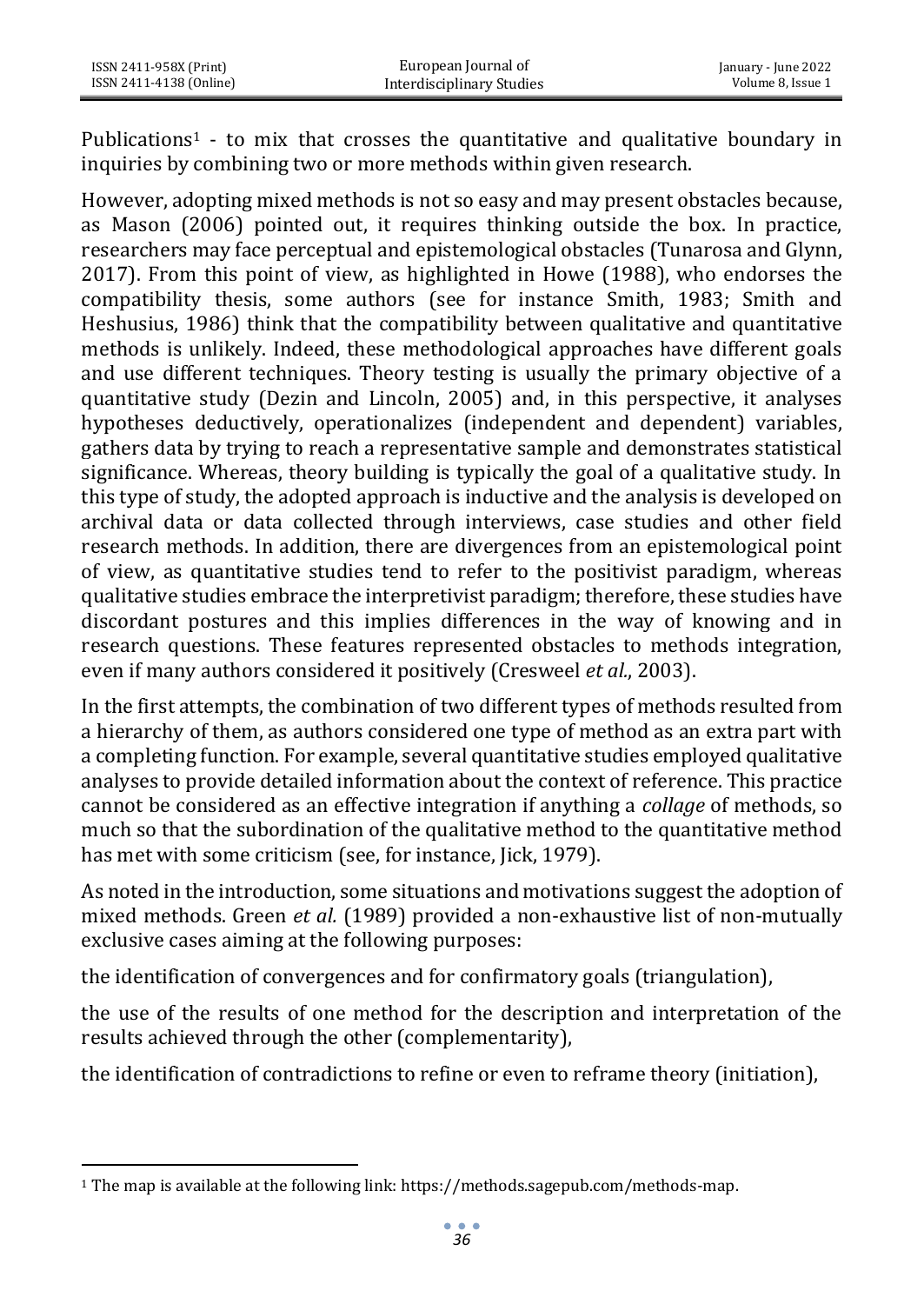the use of the results of one method for the determination of the elements characterising the second (development),

the use of different methods to increase the level of detail and/or the breadth of the analysis (expansion) and,

the use of different methods to reveal the different aspects of a given phenomenon (diversity).

To maximize the potential benefits of mixed methods, suitable choices have to be made in the research design phase. In particular, they concern not only the selection of the type of technique employed (case study, survey, focus group, simulation, etc.) but also the weight assumed in the combination (qualitative dominant, equal status, quantitative dominant) (Johonson *et al.*, 2007) and the application order (concurrent or sequential). Consequently, those who opt for this type of methodological approach are called upon to construct a specific pathway to reduce complexity and facilitate the rearrangement of information. To systematize these choices, Figure 1 shows the mixed-methods design matrix presented in Johnson and Onwuegbuzie (2004).



Figure 1 – The mixed-methods design matrix

Source: Johnson and Onwuegbuzie (2004)

Notes: qual=qualitative: quan=quantitative:  $+$ =concurrent use:  $\rightarrow$ =sequential use; capital letters=dominant status; small letters= lower relevance

However, although mixed methods have a large literature and their use is progressively increasing, there are areas where they are relatively nascent, as in the case of management studies (Harrison *et al.*, 2020), or not fully established, as in accounting (Grafton *et al.*, 2011). Concerning the latter, even if mixed methods are potentially relevant to different strands of research, they have only been used in some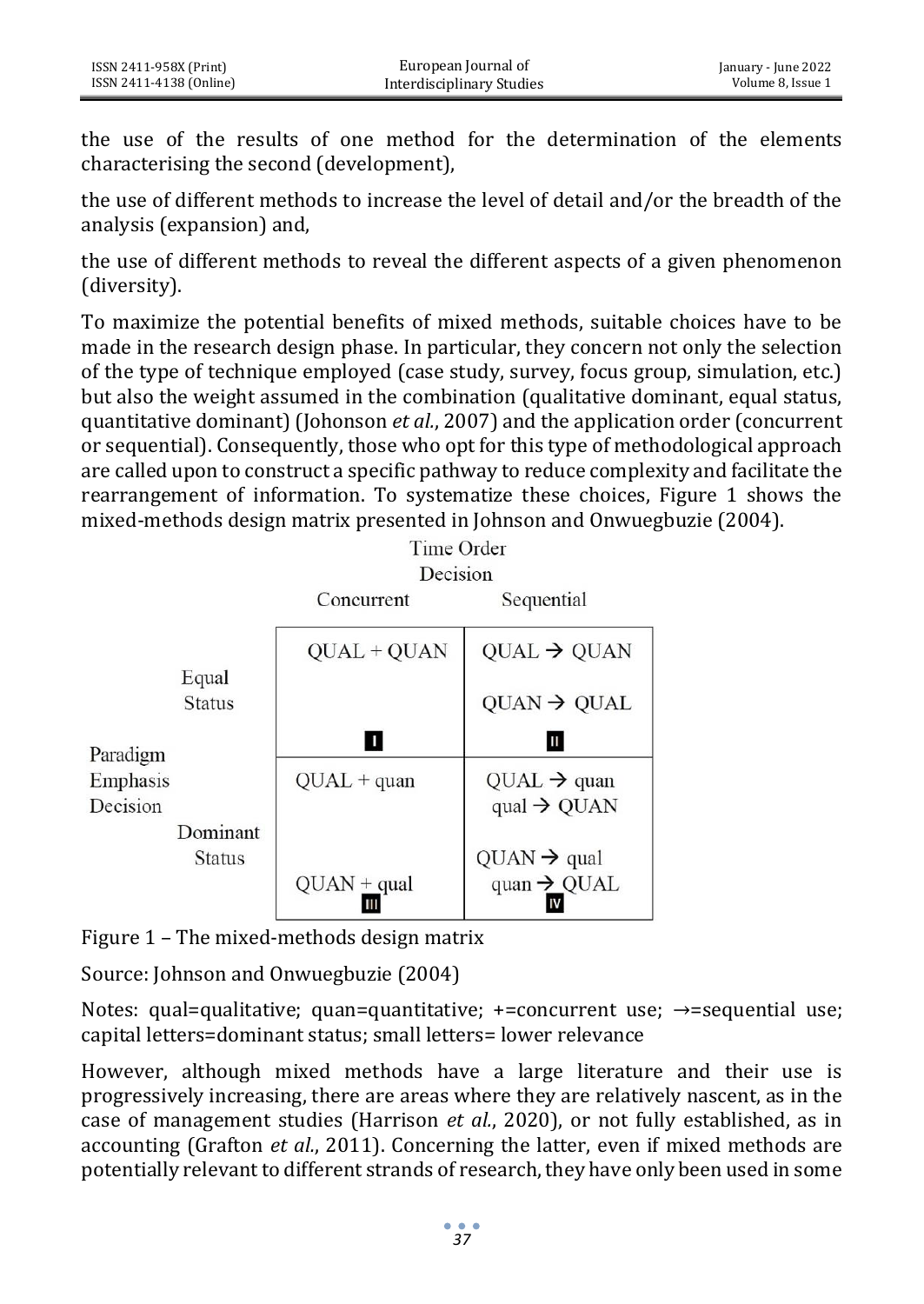of them, like in management accounting studies (as they are more prone to qualitative methods). In this case, however, the degree of integration between the methods was sometimes low, as the qualitative methods served to complement contributions (Tucker and Hoque, 2017).

Community enterprises: peculiarities hindering analysis and gaps in the Italian case

Community enterprises are usually bottom-up collective entrepreneurial initiatives aiming to attain economic, social and environmental goals for the well-being of the community of reference (Johannisson, 1990; Peredo and Chrisman, 2006; Somerville and McElwee, 2011). They usually grow in depleted contexts, namely in territories characterised by depopulation, low-income levels, lack of services and job opportunities, trying to counter and reverse these negative trends. For this reason, community enterprises are initiatives to be analysed carefully, not so much for the economic dimension they achieve, but for the regenerative capacity, they show in depleted contexts. In addition, if one considers that these enterprises also operate in urban areas (not necessarily marginalised areas), then their significance and the plurality of their implications become evident. As a consequence, several studies and reports have been published on this topic, but some gaps persist.

For example, on the subject of entrepreneurship, very few studies have been conducted in recent years. Nevertheless, some meaningful pieces of evidence arose in the work of Buratti *et al.* (2022), which showed that these enterprises tend to have a humane entrepreneurial posture (Kim *et al.*, 2018; Parente *et al.*, 2018). Similarly, except for a few countries (where specific plans have been launched to promote and support this type of enterprise), there are not many analyses of the phenomenon on a national scale and almost no studies or comparisons on an international scale. Suffice it to say that even literature reviews are scarce, the last one was published about eight years ago (Pierre *et al.*, 2014). In light of this, the following application case is derived from an ongoing research project aiming to represent Italian community enterprises through the adoption of mixed methods.

In the Italian case, community enterprises mainly take the form of cooperatives (Buratti *et al.*, 2022) and in the various regions of Italy there are regulations governing community cooperatives (CCs), but at the national level, there is no law recognising them as a type of enterprise. Therefore, it can be argued that the label community (or cooperative) enterprise may represent status and not a recognised type of company (Alleanza delle Cooperative Italiane, 2018). This is relevant from the researcher point of view, because CCs are elusive organisations as they are difficult to detect in databases as community enterprises. Hence the unavailability of a national picture of the phenomenon and the need to design an analysis to face this gap. In the light of these difficulties, research based on a mixed-methods approach proved to be a cost-effective option. Therefore, the paper describes the application case both to show how a mixed-methods approach can address certain research complexities and to promote this method in fields where it has been little used.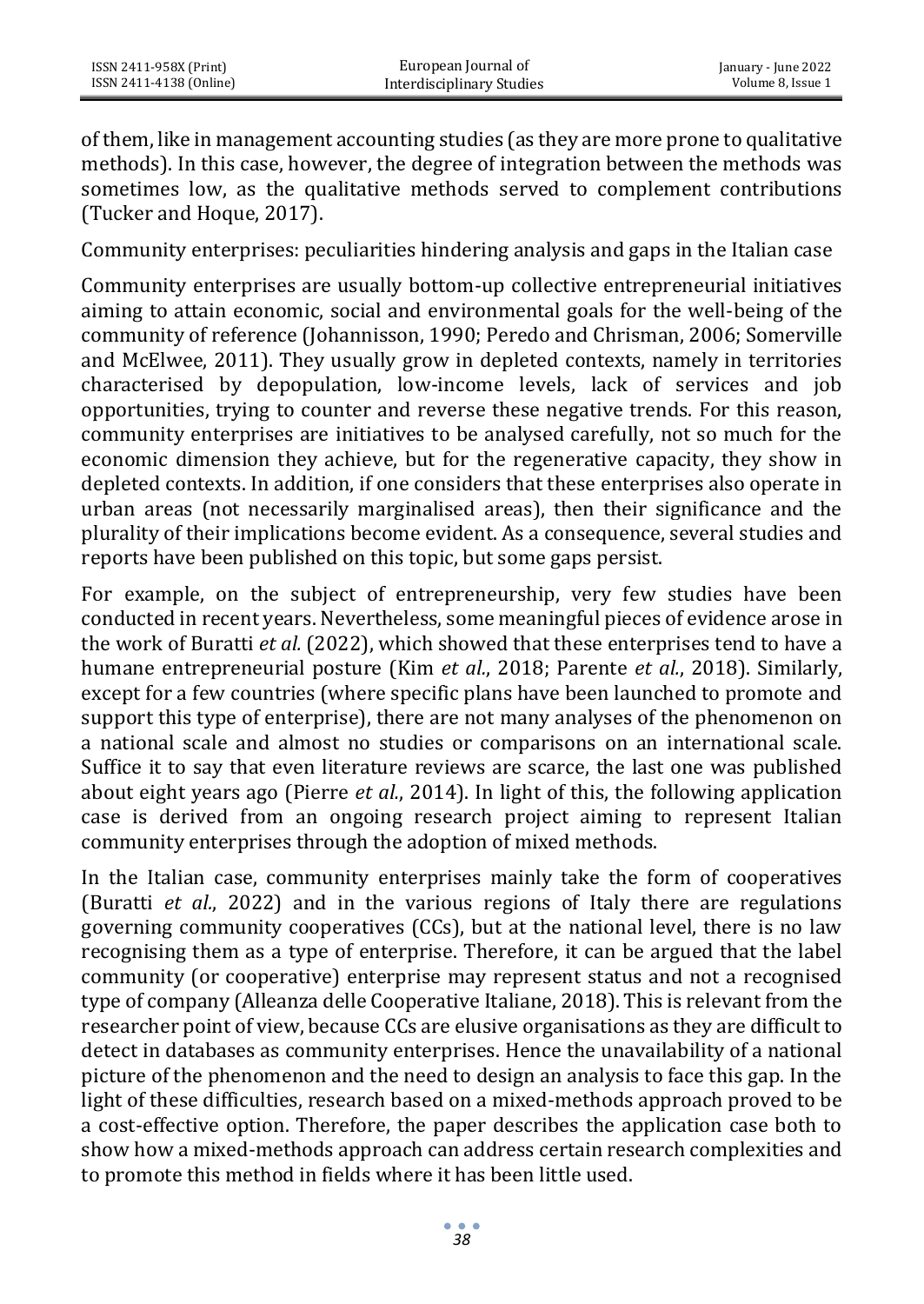## **Methodology**

To analyze mixed methods literature trends in the investigated domains, the work collected data from the Scopus database. To this end, following the Scopus classification, the analysis selected the subject areas of business, management and accounting (BMA) and, as a term of comparison, social sciences. Concerning these areas, the paper considered English-language articles published between 2002 and 2021 that had the term mixed methods in their title or keywords. To identify these documents, the search was carried out at the end of January 2022 through specific queries on the Scopus database.

Then, to highlight (as far as possible) the most frequent subfields and the quality of journals that published the selected articles, the analysis gathered data from the Scimago database. In particular, based on the SCImago Journal Rank (SJR) and journal categorization, the paper shows the quartile<sup>1</sup> in which the publication outlet was ranked in 2020 and the thematic categories of the BMA area with which the journal is linked.

The application case concerns the Italian context where, since it is difficult to identify CCs, there is no up-to-date national picture of this type of enterprise. Following Creswell and Plano Clark (2011), the application case adopted a fixed mixed-methods approach, as this choice was made at the research design stage and not afterwards. In addition, considering the mixed methods design matrix (Figure 1), the adopted approach can be placed in quadrant 2, as it places qualitative and quantitative methods on the same level and applies them sequentially. The order of application is in line with Morse's suggestion (1991) for research on topics that cannot be considered mature and/or where there is a need for more knowledge.

Mixed methods research in Business, Management and Accounting area

Figure 2 clearly shows how mixed methods have found wider application in the area of social sciences than in the area of BMA. Indeed, although in the early 2000s the number of articles was similar, already by the end of the first decade one can see an increased use of mixed methods in the social sciences. For example, in 2010, the number of mixed methods articles published in the area of BMA was only 16 (39 considering keywords), whereas almost 90 (119 considering keywords) articles were published in the area of social sciences. This gap has gradually widened to the present day, so that mixed methods articles in the area of BMA number less than 140, whereas those published in the area of social sciences exceed the threshold of 810.

However, if one considers the articles that have the term mixed methods in their keywords, one notices that the gap is narrowing - although not by much - and this

<sup>1</sup> The set of journals have been ranked according to their SJR and divided into four equal groups or quartiles.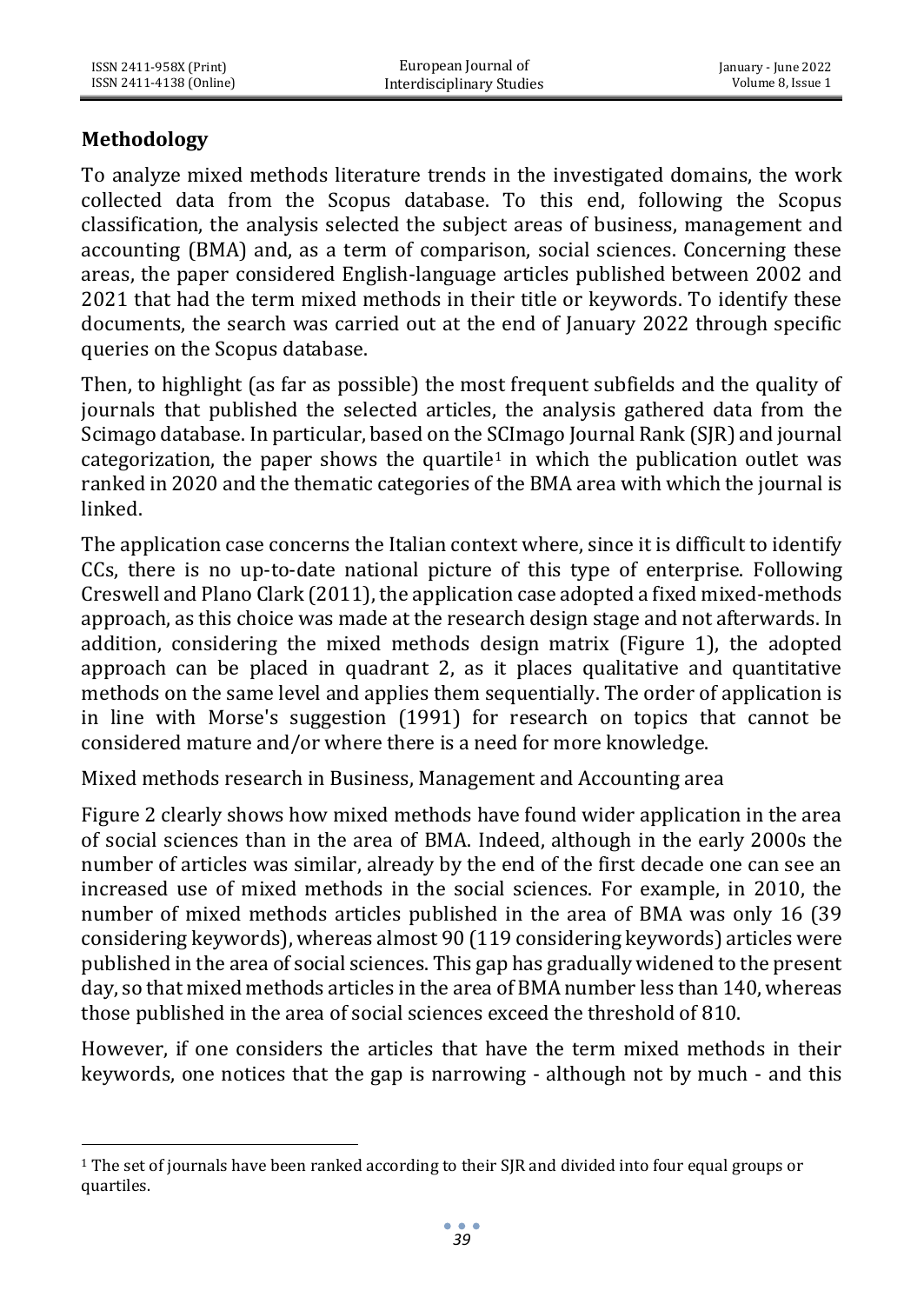might suggest that researchers in the area of BMA are starting to use this methodology more.





Source: direct elaboration on Scopus data

BMA scholars have published their research in different journals. However, the journals that have given the most space to the mixed methods articles are (see Table 1): *International Journal of Production Research*, *Journal of Cleaner Production*, *International Journal of Production Economics*, *Evaluation and Program Planning* and, *Journal of the Operational Research Society*.

Overall, the journals publishing mixed methods articles are of a good standard, as they are in the top two quartiles in most cases (see Table 1). In addition, to provide an overview of the research strands to which the selected articles can be linked, the thematic categorisation of the BMA area was considered. In this respect, there are few journals related to accounting; whereas journals related to the categories strategy and management, business and international management and marketing show a greater interest in mixed methods research. Again, a certain degree of openness emerges for the category related to management information systems.

Table 1 – Main journals publishing mixed methods articles

|  | Journal ranking | $N^{\circ}$<br>of<br>article<br>S | Category in the subject area<br>of Business, Management<br>and Accounting | Ranking<br>the<br>in<br>category<br>according<br>to SJR<br>(quartile;<br>2020) |
|--|-----------------|-----------------------------------|---------------------------------------------------------------------------|--------------------------------------------------------------------------------|
|--|-----------------|-----------------------------------|---------------------------------------------------------------------------|--------------------------------------------------------------------------------|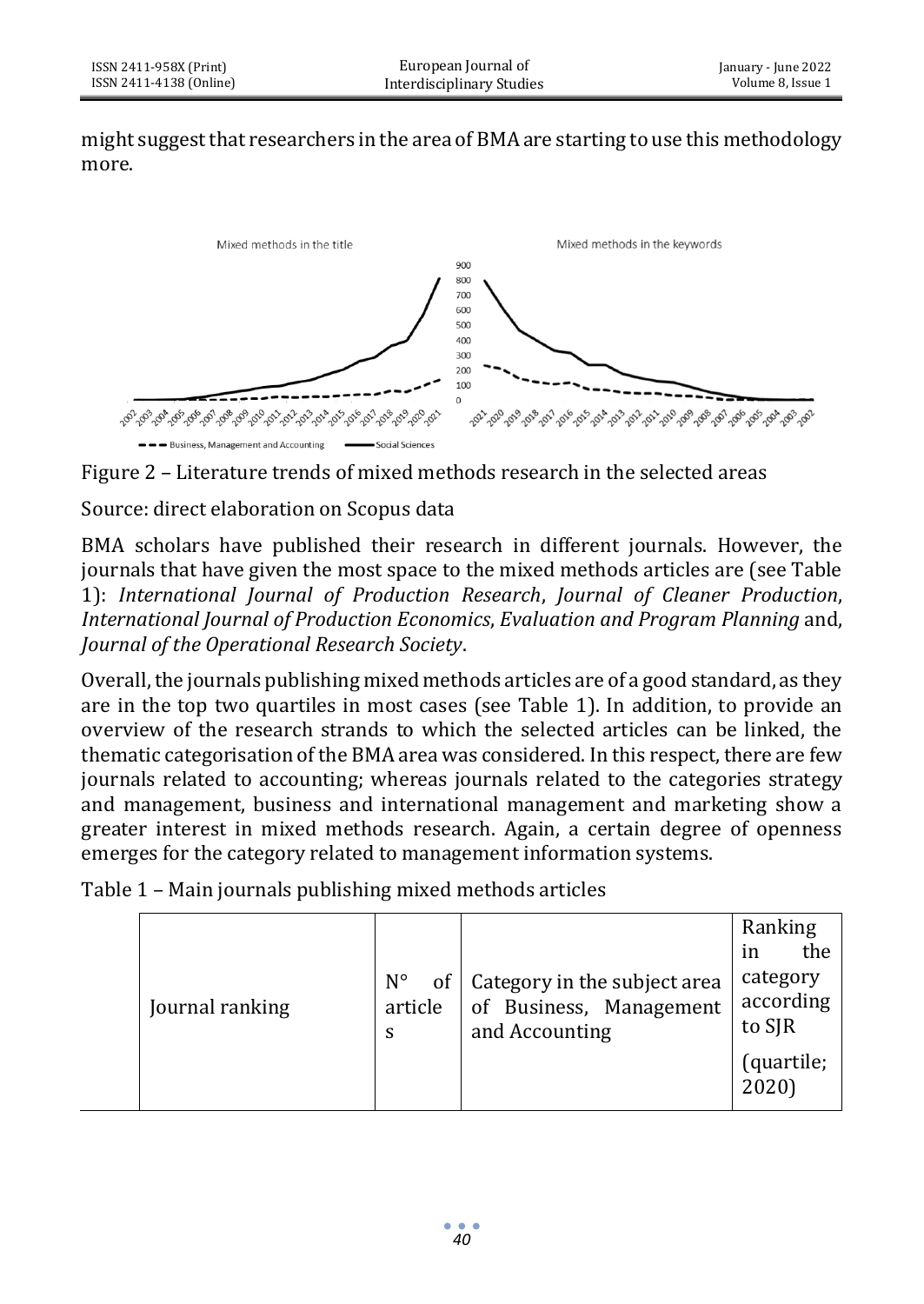|                            | 01)<br>Evaluation<br>and<br>Program Planning                               | 34  | Business and International<br>Management<br><b>Strategy and Management</b>             | Q <sub>2</sub><br>Q <sub>2</sub> |
|----------------------------|----------------------------------------------------------------------------|-----|----------------------------------------------------------------------------------------|----------------------------------|
|                            | 02) Electronic Journal<br>Of Business Research<br>Methods                  | 19  | Business and International<br>Management<br><b>Strategy and Management</b>             | Q4<br>Q4                         |
|                            | 03) Journal of Business<br>Research                                        | 15  | Marketing                                                                              | Q1                               |
|                            | 04)<br>Tourism<br>Management                                               | 12  | Strategy and Management<br>Tourism,<br>Leisure<br>and<br><b>Hospitality Management</b> | Q <sub>1</sub><br>Q <sub>1</sub> |
|                            | 05) Journal of Cleaner<br>Production                                       | 10  | <b>Strategy and Management</b>                                                         | Q <sub>1</sub>                   |
|                            | 06) American Journal of<br>Evaluation                                      | 6   | Business and International<br>Management                                               | Q <sub>1</sub>                   |
|                            | 07) Journal of Health<br>Organization<br>and<br>Management                 | 6   | Business, Management and<br>Accounting (miscellaneous)                                 | Q <sub>2</sub>                   |
|                            | 08) Journal of Retailing<br>and Consumer Services                          | 6   | Marketing                                                                              | Q <sub>1</sub>                   |
|                            | 09) Journal of Travel<br>Research                                          | 6   | Leisure<br>Tourism,<br>and<br><b>Hospitality Management</b>                            | Q <sub>1</sub>                   |
| Mixed methods in the title | <b>MIS</b><br>10)<br>Quarterly<br>Management<br><b>Information Systems</b> | 6   | Management<br>Information<br>Systems                                                   | Q <sub>1</sub>                   |
| eywords                    | 01)<br>International<br>Journal of Production<br>Research                  | 126 | <b>Strategy and Management</b>                                                         | Q <sub>1</sub>                   |
|                            | 02) Journal of Cleaner<br>Production                                       | 56  | <b>Strategy and Management</b>                                                         | Q1                               |
| Mixed methods in the k     | 03)<br>International<br>Journal of Production<br>Economics                 | 48  | Business, Management and<br>Accounting (miscellaneous)                                 | Q <sub>1</sub>                   |
|                            | Evaluation<br>04)<br>and<br><b>Program Planning</b>                        | 37  | Business and International<br>Management<br><b>Strategy and Management</b>             | Q <sub>2</sub><br>Q <sub>2</sub> |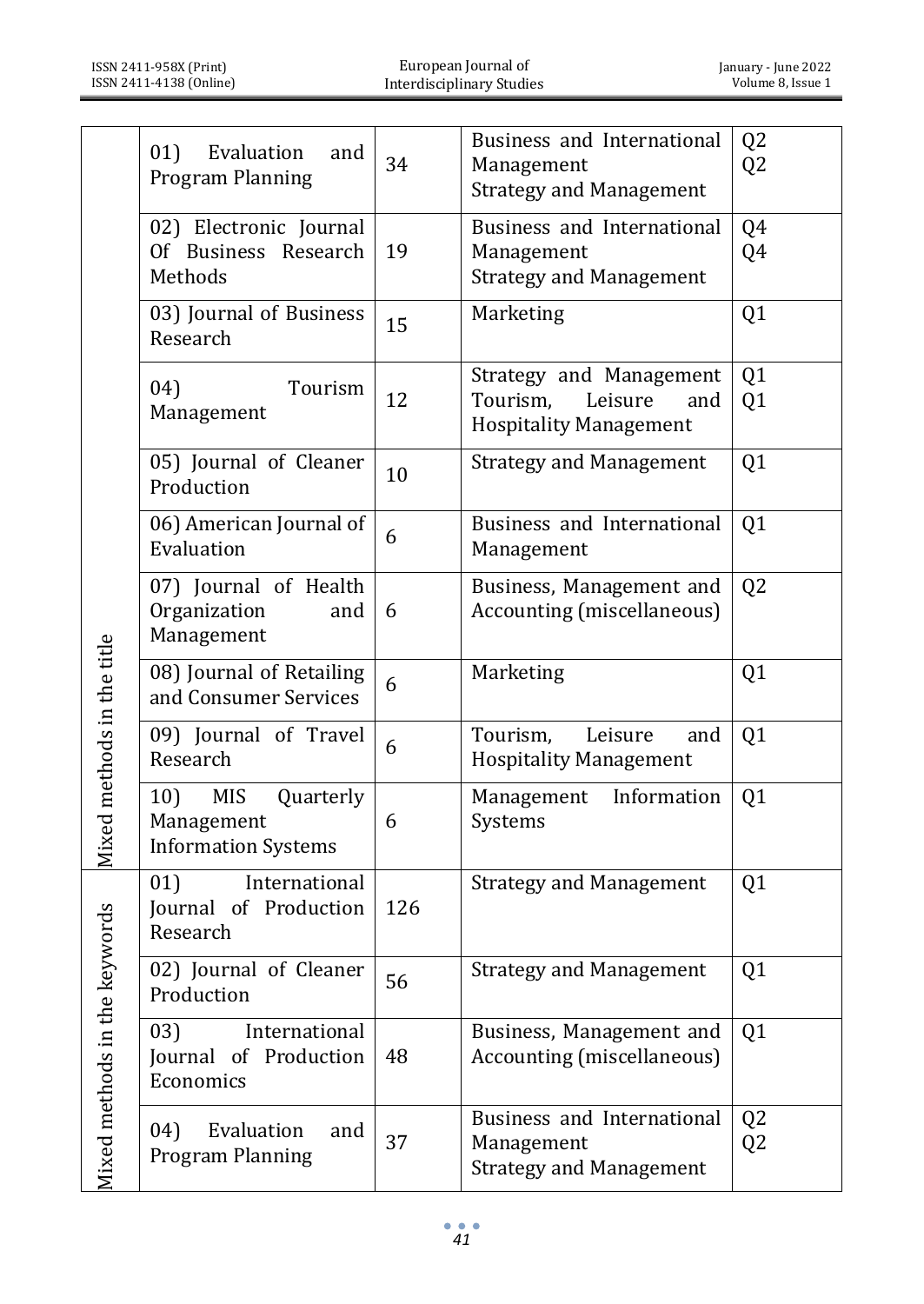|  | Journal of the<br>05)<br>Operational Research<br>Society                                            | 34 | Management Information<br>Systems<br>Marketing<br><b>Strategy and Management</b>                                                   | Q1<br>Q <sub>2</sub><br>Q <sub>2</sub> |
|--|-----------------------------------------------------------------------------------------------------|----|------------------------------------------------------------------------------------------------------------------------------------|----------------------------------------|
|  | 06) Electronic Journal<br>of Business Research<br>Methods                                           | 25 | Business and International<br>Management<br><b>Strategy and Management</b>                                                         | Q4<br>Q4                               |
|  | 07)<br>International<br>Transactions<br>In<br><b>Operational Research</b>                           | 22 | Business and International<br>Management<br><b>Management of Technology</b><br>Innovation<br>and<br><b>Strategy and Management</b> | Q <sub>1</sub><br>Q <sub>1</sub><br>Q1 |
|  | 08) Journal of Advanced<br>Transportation                                                           | 22 | Strategy and Management                                                                                                            | Q <sub>2</sub>                         |
|  | 09) Journal of Business<br>Research                                                                 | 20 | Marketing                                                                                                                          | Q <sub>1</sub>                         |
|  | 10)<br>Transportation<br>Research<br>Part<br>E:<br>Logistics<br>And<br><b>Transportation Review</b> | 17 | Business and International<br>Management                                                                                           | Q <sub>1</sub>                         |

Source: direct elaboration on SCImago data

The selected articles deal with a variety of topics, among the most frequent ones are analyses concerning social interaction, innovation and environment, while papers concerning corporate social responsibility, intellectual capital, entrepreneurship or other meaningful topics are fewer in number. Given this, to promote the adoption of mixed methods in studies concerning entrepreneurship, this paper describes a pilot research project on community entrepreneurship in Italy.

### **Application case**

The pilot research project was designed to answer several questions such as a) when did CCs originate and in which areas of Italy did they become more widespread? b) What are their distinctive features? c) What is the type of entrepreneurship that characterises them? d) What activities do they carry out? e) On average, how much wealth do they produce and how many employees do they have? Due to space constraints, it is not possible to present the results of an extensive research project in this contribution. Therefore, considering the aim of the work, the paper merely illustrates the adopted approach to answer the above-mentioned questions effectively and efficiently.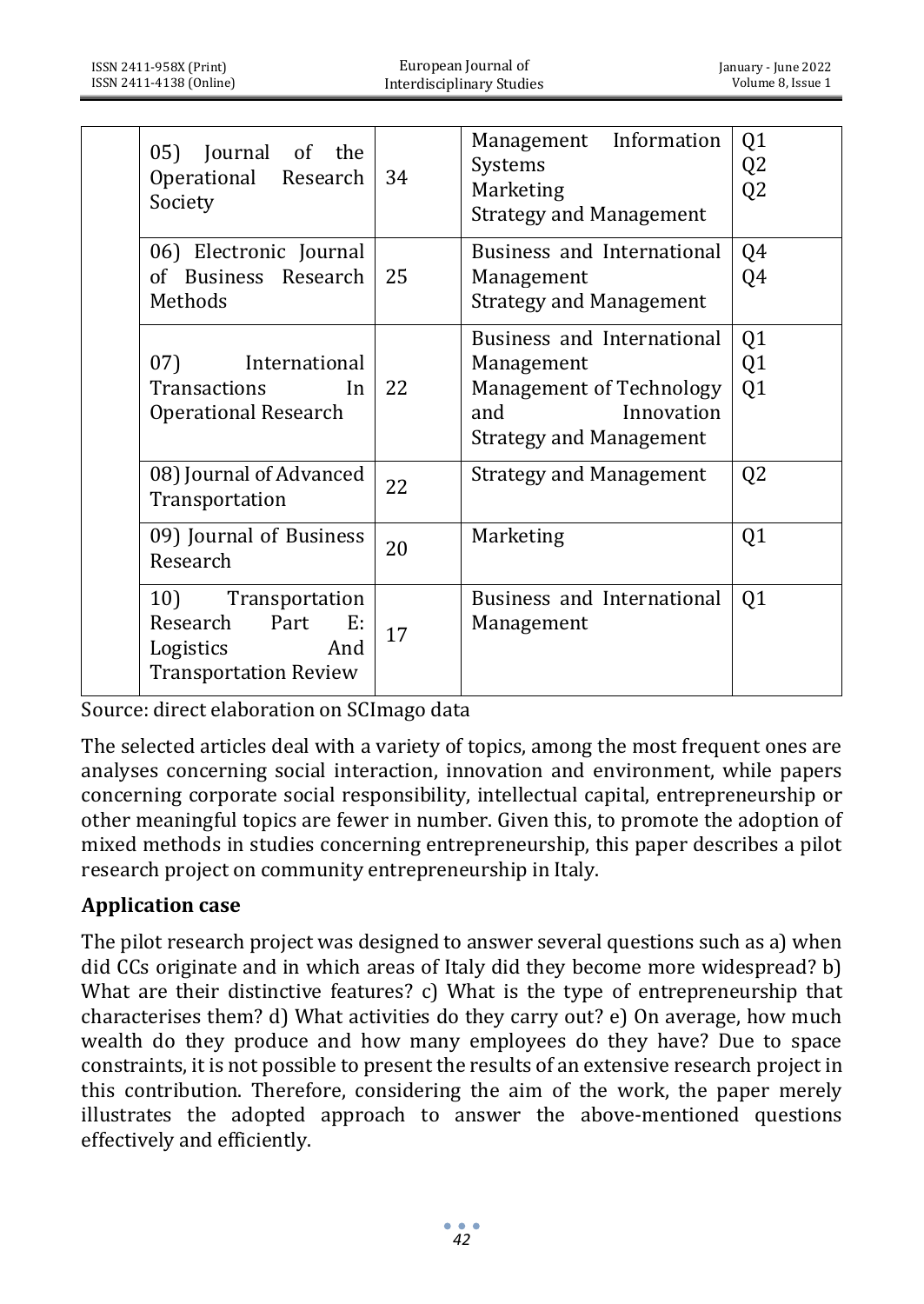The research on Italian CCs started with the conduct of seven case studies selected considering different reference contexts (rural/urban) and life cycle phases. In particular, through face-to-face interviews, information was collected on different aspects, including the birth of the CC, its mission, strategy and business model, governance, etc. This qualitative analysis allowed the researchers to detect the basic characteristics and typically distinctive features of an Italian CC. This represented a key result because it allowed the researchers to recognise just under 250 CCs in the Italian Register of Cooperatives, which gathers all active Italian cooperatives (at the beginning of 2022 their number will exceed 110,000). Subsequently, the email contacts of these CCs were searched and this task triggered the design and administration of a questionnaire. The second part of the research made it possible to depict the phenomenon on a national scale, both by using archival analysis on economic data of the sample, and by delving into various topics through the questionnaire, which included not only the themes of the face-to-face interviews but also new questions concerning, for example, the factors that triggered the entrepreneurial initiative, the obstacles met (for example, in terms of education and training), the relationships with the context of reference, the ways to communicate the results to the stakeholders, etc. The results obtained are more than satisfactory since, considering that a valid email contact was not available for all CCs, the number of responses exceeded 24% of the sample. Thanks to all the data collected, the research project is now completing the analysis of CCs in Italy and preparing the related report.

### **Discussion**

The literature trends revealed some interesting elements, e.g. focusing on the articles in which mixed methods are considered as characterizing elements (namely those with the term in the title). In this perspective, if one compares the number of articles in the selected subject areas to the respective total production of English-language articles in the Scopus database, it emerges that:

mixed methods have a limited impact since in the years 2002, 2010 and 2021 they usually did not exceed 0.3% of the total scientific production;

considering these years, researchers from the social sciences area have contributed more to mixed methods research than BMA researchers. Indeed, although starting from a lower percentage of articles (in 2002, in the social sciences area it was 0.007% of the total scientific production, whereas in the BMA area it was 0.023%), in 2021 the percentage has increased since in the social sciences area it is close to 0.3% and in the BMA area, it is just over 0.166%.

As for the BMA area, it is clear from Table 1 that the contribution of accounting research to the diffusion of mixed methods is limited and this is in line with what Grafton *et al*. (2011) noted.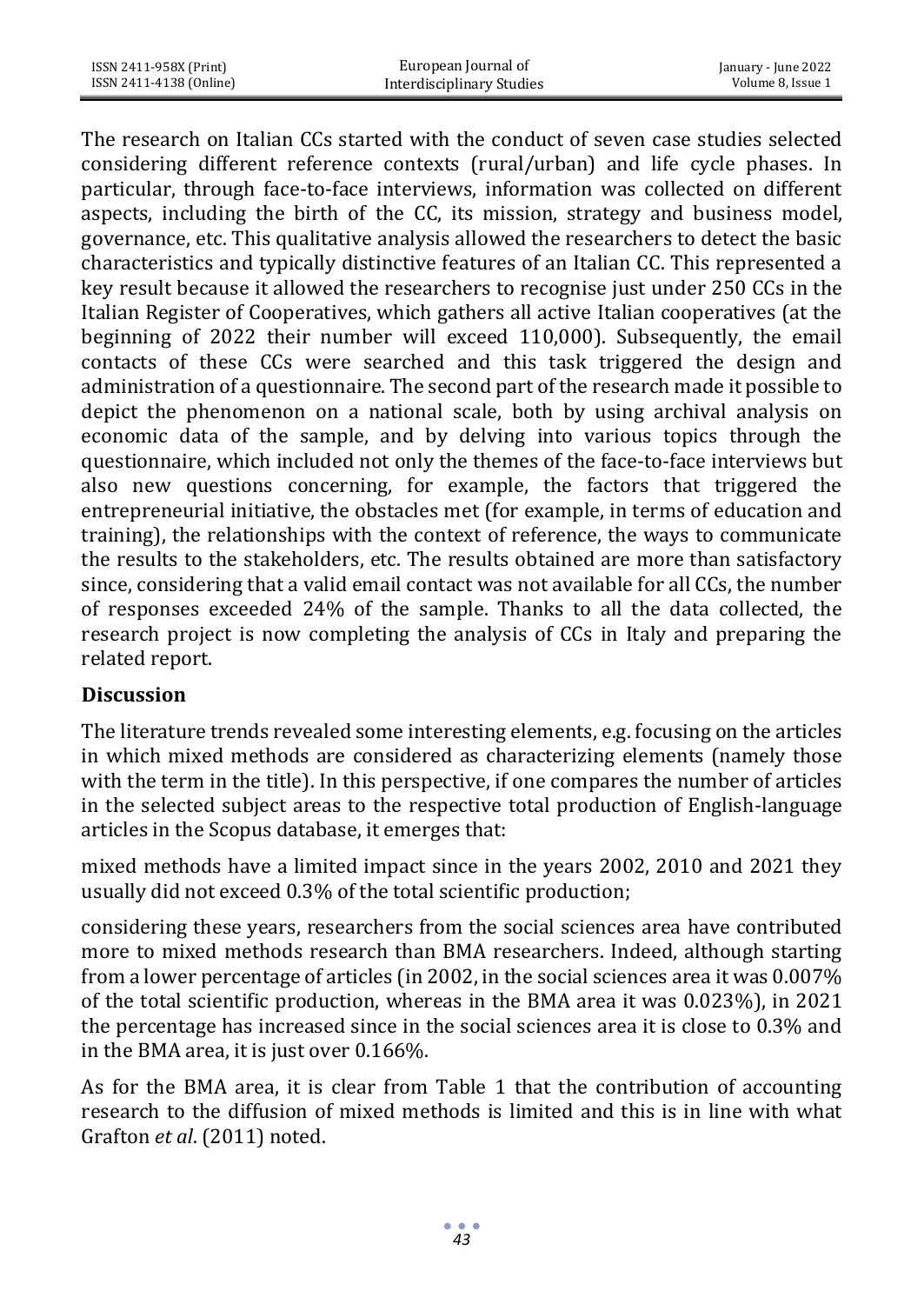This might be influenced by branches of accounting, such as financial accounting, which are less predisposed to mixed methods, as they are traditionally linked to quantitative methods. In general, however, as Cameron (2011) pointed out, several barriers might have influenced the trends shown, those being philosophical (deriving from incompatibility of paradigms), cultural (prejudices against mixed methods), psychological (more confidence in a specific methodological approach), practical (preference towards routines and methods already known). Some of these obstacles are also increasing in importance because of the pressure on researchers to be productive (publish or perish). This is not good. Indeed, as Marchi (2021) noted, hyper-specialisation and the tendency to avoid certain types of research (probably the least profitable) do not benefit the growth of the scholar.

To promote mixed methods, it might be useful if widely recognized journals showed more interest in mixed methods articles. Indeed, although the ranking of the journals in the various categories of the BMA area is appreciable (Table 1), it is evident that this type of research has not been widely published in elite or distinguished BMA journals (such as *Academy of Management Journal*, *Academy of Management Review*, *Accounting, Organizations and Society*, *The Accounting Review*, *Accounting Horizons*, *Contemporary Accounting Research*), nor in leading practitioner journals (such as *Academy of Management Perspectives*, *MIT Sloan Management Review*).

As for the application case, it was useful for the author to describe this pilot experience, not only to promote mixed methods in the domains where they were least used, but also to highlight the chance of achieving multiple purposes with this methodological approach. Indeed, since mixed methods can have non-mutually exclusive purposes, the presented experimental design is a good example of the way mixed methods can achieve different purposes. In particular, the research project described achieves the aims of:

development, since the interviews supported the design and administration of the questionnaire;

expansion, since the response rate and the diversity of the analyzed topics contribute to expanding the knowledge of CCs in Italy, and

complementarity, as the results of qualitative and quantitative analyses and secondary data (archival analysis on economic data) were combined to produce a realistic picture of Italian CCs.

### **Conclusions**

The paper presented the development of the literature on mixed methods in the last twenty years in social sciences and BMA areas. The analysis showed that in the latter area this methodological approach is not very widespread and proposed some determinants. However, these answers are not definitive, since it would be necessary to carry out a structured literature review. This represents a limitation of the work,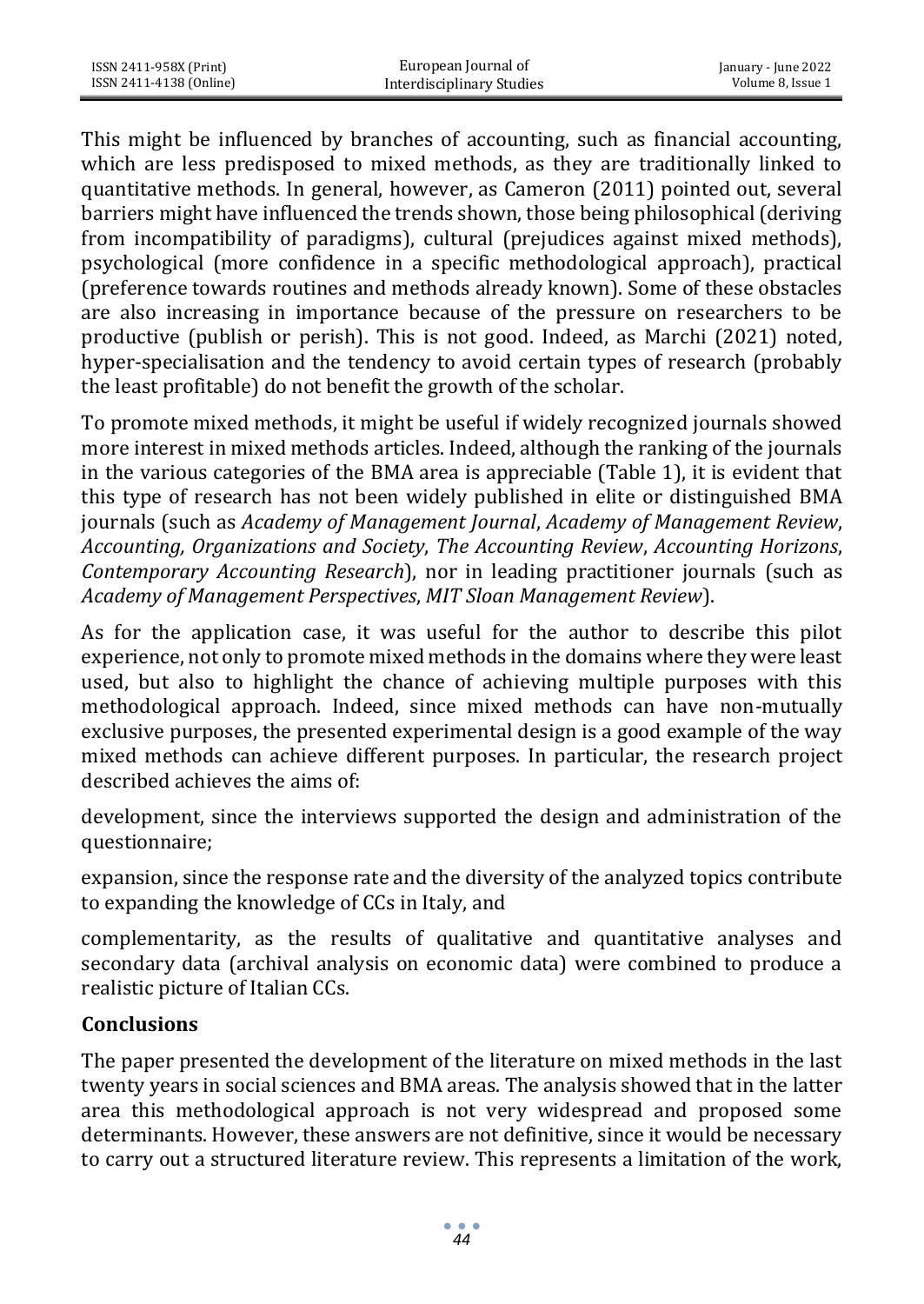but it should also be noticed that a structured literature review is a complex task, even if limited to a specific domain such as accounting, as noted by Grafton *et al.* (2011). This is certainly a future issue, but along with this, it is hoped that there will be an increase in the adoption of mixed methods in different research fields such as in analyses concerning social enterprises, corporate social responsibility, intellectual capital, integrated reporting, business model or entrepreneurship. To promote research in this direction, the design of a research project adopting mixed methods was briefly presented. By effectively integrating the methods adopted, it benefited from the strengths of each method and filled a gap in the current state of knowledge of community entrepreneurship in Italy.

### **References**

- [1] Allenaza delle Cooperative Italiane (2018). Audizione dell'Alleanza delle Cooperative Italiane nell'ambito dell'esame del documento di economia e finanza 2018, dinanzi alle Commissioni Speciali Senato della Repubblica e Camera dei Deputati. Roma, 15 maggio 2018, available at the following link: [https://www.senato.it/application/xmanager/projects/leg18/attachments/](https://www.senato.it/application/xmanager/projects/leg18/attachments/documento_evento_procedura_commissione/files/000/000/081/ALLEANZA_DELLE_COOPERATIVE.pdf) [documento\\_evento\\_procedura\\_commissione/files/000/000/081/ALLEANZ](https://www.senato.it/application/xmanager/projects/leg18/attachments/documento_evento_procedura_commissione/files/000/000/081/ALLEANZA_DELLE_COOPERATIVE.pdf) [A\\_DELLE\\_COOPERATIVE.pdf.](https://www.senato.it/application/xmanager/projects/leg18/attachments/documento_evento_procedura_commissione/files/000/000/081/ALLEANZA_DELLE_COOPERATIVE.pdf)
- [2] Bryman, A. (1988). Quantity and quality in social research. New York, NY: Routledge.
- [3] Buratti, N., Albanese, M. and Sillig, C. (2022). Interpreting community enterprises' ability to survive in depleted contexts through the Humane Entrepreneurship lens: evidence from Italian rural areas. Journal of Small Business and Enterprise Development, 29(1), 74-92, [https://doi.org/10.1108/JSBED-05-2021-0167.](https://doi.org/10.1108/JSBED-05-2021-0167)
- [4] Cameron, R. (2011). Mixed Methods Research: The Five Ps Framework. Electronic Journal of Business Research Methods, 9(2), 96-108.
- [5] Creswell, J. W., & Plano Clark, V. L. (2011). Designing and conducting mixed method research. Thousand Oaks, CA; Sage Publications.
- [6] Creswell, J. W., Plano Clark, V. L., Gutmann, M., & Hanson, W. (2003). Advanced mixed methods research designs. In A. Tashakkori & C. Teddlie (Eds.), Handbook on mixed methods in the behavioral and social sciences (pp. 209-240). Thousand Oaks, CA: Sage.
- [7] Denscombe, M. (2008). Communities of practice. A research paradigm for the mixed methods approach. Journal of Mixed Methods Research, 2(3), 270- 283[, https://doi.org/10.1177/1558689808316807.](https://doi.org/10.1177/1558689808316807)
- [8] Denzin, N. K. (2009). The Research Act: A Theoretical Introduction to Sociological Methods. New York, NY: Routledge, [https://doi.org/10.4324/9781315134543.](https://doi.org/10.4324/9781315134543)
- [9] Denzin, N. K., & Lincoln, Y. (2005). Introduction: The discipline and practice of qualitative research. In N. Denzin & Y. Lincoln (Eds), The Sage handbook of qualitative research (pp. 1-32). Thousand Oaks, CA: Sage Publications.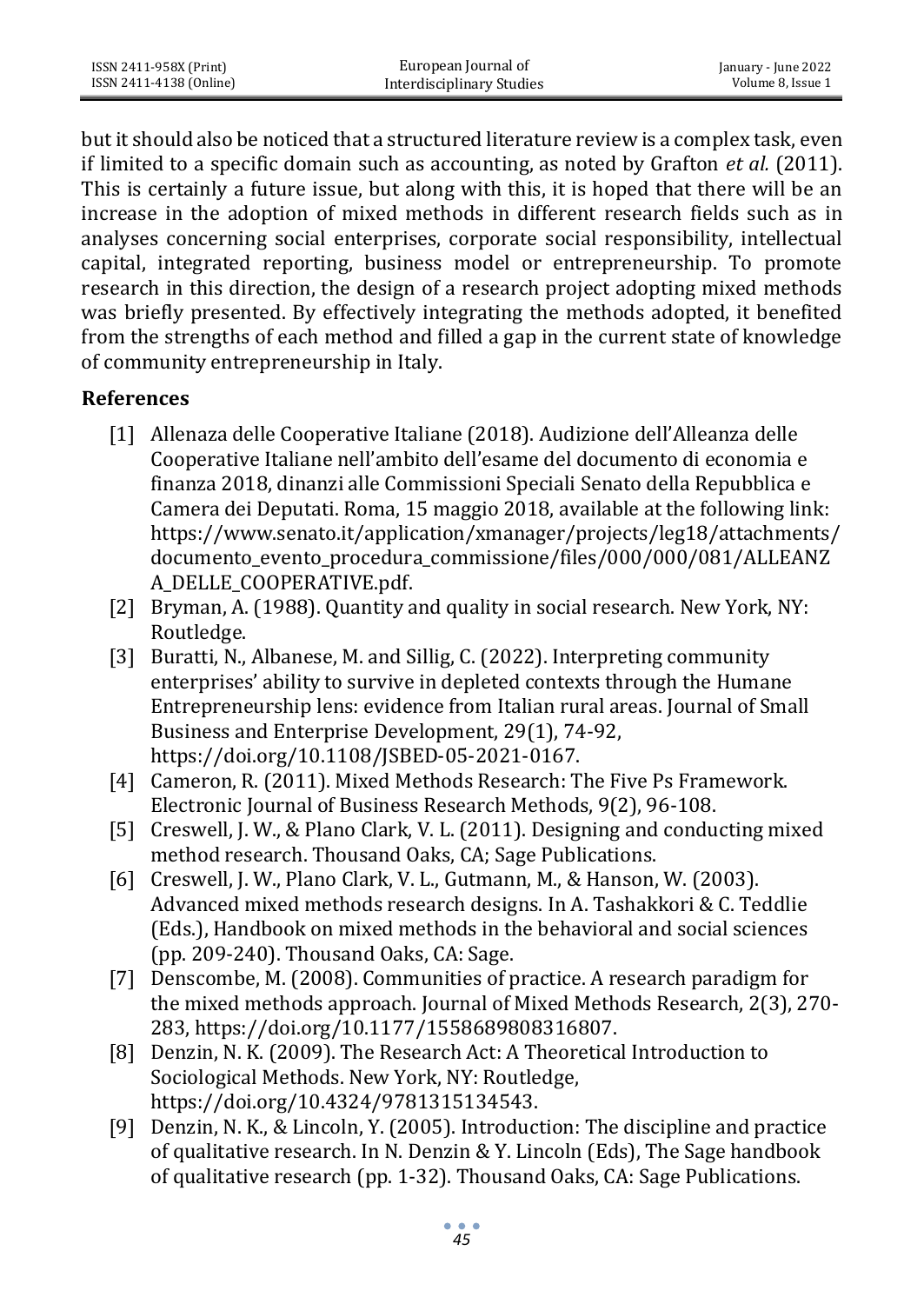- [10] Grafton, J., Lillis, A. M. & Mahama, H. (2011). Mixed methods research in accounting. Qualitative Research in Accounting & Management, 8(1), 5-21, [https://doi.org/10.1108/11766091111124676.](https://doi.org/10.1108/11766091111124676)
- [11] Greene, J. C., Caracelli, V. J., & Graham, W. F. (1989). Toward a conceptual framework for mixed-method evaluation designs. Educational evaluation and policy analysis, 11(3), 255-274.
- [12] Harrison, R. L., Reilly, T. M., & Creswell, J. W. (2020). Methodological rigor in mixed methods: An application in management studies. Journal of Mixed Methods Research, 14(4), 473-495, [https://doi.org/10.1177/1558689819900585.](https://doi.org/10.1177/1558689819900585)
- [13] Howe, K. R. (1988). Against the quantitative-qualitative incompatibility thesis or dogmas die hard. Educational researcher, 17(8), 10-16.
- [14]Hurmerinta-Peltomäki, L., & Nummela, N. (2006). Mixed methods in international business research: A value-added perspective. Management International Review, 46(4), 439-459.
- [15] Jick, T. D. (1979). Mixing qualitative and quantitative methods: Triangulation in action. Administrative science quarterly, 24(4), 602-611.
- [16] Johannisson, B. (1990). Community entrepreneurship-cases and conceptualization. Entrepreneurship and Regional Development, 2(1), 71- 88[, https://doi.org/10.1080/08985629000000006.](https://doi.org/10.1080/08985629000000006)
- [17] Johnson, R. B., & Onwuegbuzie, A. J. (2004). Mixed methods research: A research paradigm whose time has come. Educational researcher, 33(7), 14- 26.
- [18]Johnson, R. B., Onwuegbuzie, A. J., & Turner, L. A. (2007). Toward a definition of mixed methods research. Journal of Mixed Methods Research, 1(2), 112- 133[, https://doi.org/10.1177/1558689806298224.](https://doi.org/10.1177/1558689806298224)
- [19] Kim, K. C., El Tarabishy, A., & Bae, Z. T. (2018). Humane entrepreneurship: how focusing on people can drive a new era of wealth and quality job creation in a sustainable world, Journal of Small Business Management, 56(S1), 10-29, [https://doi.org/10.1111/jsbm.12431.](https://doi.org/10.1111/jsbm.12431)
- [20] Marchi, L. (2021). Temi e medodologie di ricerca nell'area Management control: stato dell'arte e prospettive. Management Control, 2, 165-170, [https://doi.org/10.3280/MACO2021-002009.](https://doi.org/10.3280/MACO2021-002009)
- [21] Mason, J. (2006). Mixing methods in a qualitatively driven way. Qualitative research, 6(1), 9-25, [https://doi.org/10.1177/1468794106058866.](https://doi.org/10.1177/1468794106058866)
- [22] McGrath, J. E. (1981). Dilemmatics: The study of research choices and dilemmas. American Behavioral Scientist, 25(2), 179-210, [https://doi.org/10.1177/000276428102500205.](https://doi.org/10.1177/000276428102500205)
- [23] Molina-Azorin, J. F., Bergh, D. D., Corley, K. G., & Ketchen Jr, D. J. (2017). Mixed methods in the organizational sciences: Taking stock and moving forward. Organizational Research Methods, 20(2), 179-192, [https://doi.org/10.1177/1094428116687026.](https://doi.org/10.1177/1094428116687026)